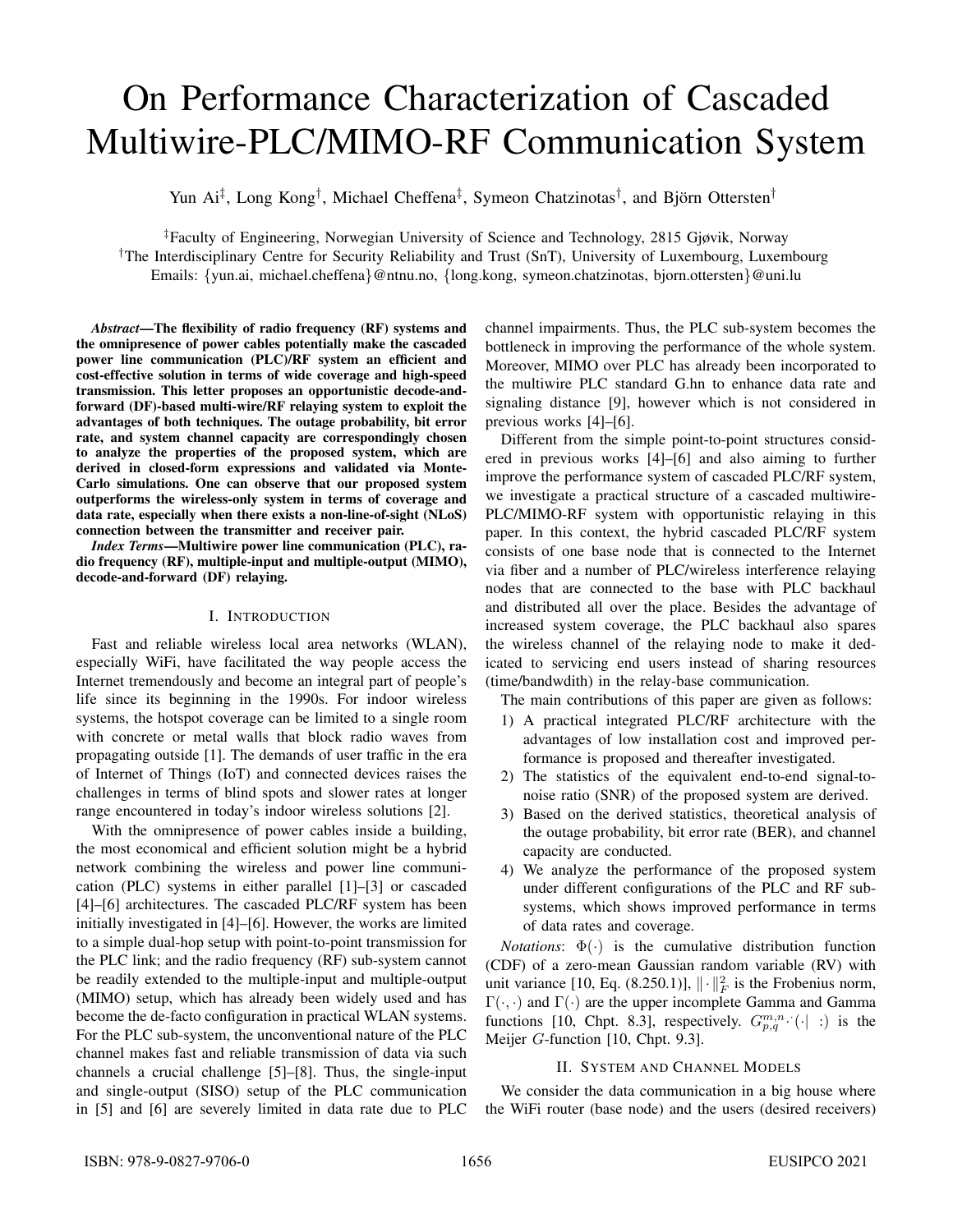

Fig. 1: Illustration of a cascaded multiwire-PLC/MIMO-RF system.

are located far away and also blocked by concrete walls. The users will experience low data rate due to non-line-ofsight (NLoS) transmission and long transmission distance. With the hybrid system, shown in Fig. 1, the communication between the base node and the desired receiver located far away operates in two phases.

In the first phase, the data is sent via PLC links from the base node *S* to the *M* relaying nodes  $R_m$ ,  $m = 1, \dots, M$ , and  $M > 1$ , that are in proximity to the desired receiver *D* with line-of-sight (LoS). To cope with the adverse effects of PLC channels, we assume that in the first phase the PLC subsystem employs a single transmitter and  $L<sub>m</sub>$ -branch receiver diversity at each relaying node  $R_m$ <sup>1</sup>. In practice, physical power cables, i.e., the neutral, live, and ground wires as well as different paths can be utilized to obtain the multiple diversity branches for simultaneous data transmission. Furthermore, the opportunistic relay selection scheme is applied among the decode-and-forward (DF) relay nodes, i.e., the node having the best link quality will be chosen to decode and then forward the data. Subsequently in the second stage, the selected relay node communicates with the desired receiver using orthogonal space-time block coding (OSTBC) over MIMO wireless channels to improve performance through spatial multiplexing and diversity.

# *A. Diversity Transmission with Relay Selection over Multi-Wire PLC Links*

The received signal at node  $R_m$ ,  $m = 1, \dots, M$ , via the l-th branch of the PLC channel can be written as

$$
y_{R_{m,l}} = \sqrt{\mathcal{P}_0 \mathcal{L}_0} h_{R_{m,l}} s + w_{R_{m,l}}, \tag{1}
$$

where  $P_0$  is the transmit power,  $\mathcal{L}_0$  is channel attenuation given as  $\exp(-2(\alpha_1 + \alpha_2 f^k)d)$  with constants  $\alpha_1$  and  $\alpha_2$ , frequency  $f$ , and distance  $d$  [11],  $s$  is the transmit signal with unit energy,  $w_{R_{m,l}}$  is the channel noise, and  $h_{R_{m,l}}$ ,  $l = 1, \dots, L$ , are independent and identically distributed  $(i.i.d.)$  log-normal channel gains for  $l$ -th PLC branch between *S* and  $R_{m,l}$  with probability density function (PDF) given as

$$
f_{h_{R_{m,l}}}(x) = \frac{1}{\sqrt{2\pi\sigma^2}x} \exp\left(-\frac{(\ln x - \mu)^2}{2\sigma^2}\right),
$$
 (2)

where  $\mu$  and  $\sigma^2$  are the average and variance of the Gaussian random RV  $\ln x$ , respectively. According to [5]–[8], the PLC channel noise is a superposition of the background additive white Gaussian noise (AWGN) and Gaussian-distributed impulsive component. Therefore, the PLC noise is a Gaussian RV with the following variance:  $\sigma_0^2 = (1 - p) \cdot \sigma_g^2 + p \cdot (\sigma_g^2 + \sigma_i^2)$ , where  $\sigma_g^2$  and  $\sigma_i^2$  are the powers of the background AWGN and impulsive noise, respectively; and  $p$  is the arrival probability of the impulsive noise component.

After receiving the signals from the  $L$  branches, the relaying node applys the maximal ratio combining (MRC) to exploit diversity. Then, the received SNR at node  $R_m$  is

$$
\gamma_{R_m} = \sum_{l=1}^{L} \frac{\mathcal{P}_0 \mathcal{L}_0}{\sigma_0^2} h_{R_{m,l}}^2 = \sum_{l=1}^{L} \overline{\gamma}_0 h_{R_{m,l}}^2, \tag{3}
$$

where  $\overline{\gamma}_0 = \frac{P_0 \mathcal{L}_0}{\sigma_0^2}$ . Using the results in [12],  $\gamma_{R_m}$  can be accurately approximated as the log-normal sum distributed RV with PDF and CDF

$$
f_{\gamma_{R_m}}(x) = \frac{a_1 a_2 (\frac{x}{\overline{\gamma}_0})^{-(\frac{a_2}{\lambda}+1)}}{\lambda \sqrt{2\pi} \overline{\gamma}_0} \exp\left(-\frac{[a_0 - a_1 (\frac{x}{\overline{\gamma}_0})^{-\frac{a_2}{\lambda}}]^2}{2}\right),\tag{4}
$$

$$
F_{\gamma_{R_m}}(x) = \Phi\left(a_0 - a_1 \left(\frac{x}{\overline{\gamma}_0}\right)^{-\frac{a_2}{\lambda}}\right),\tag{5}
$$

where  $\lambda = \frac{\ln 10}{10}$ , the mapping between parameters  $\mu$ ,  $\sigma_0^2$  in (2), L in (3) and constants  $a_0$ ,  $a_1$ , and  $a_2$  are detailed in [12].

Next, applying relay selection among the M relaying nodes, the CDF of the equivalent SNR  $\gamma_R$  at the selected relaying nodes of the PLC sub-system is

$$
F_{\gamma_R}(x) = \prod_{m=1}^{M} F_{\gamma_{R_m}}(x) = \left[ \Phi\left(a_0 - a_1 \left(\frac{x}{\overline{\gamma}_0}\right)^{-\frac{a_2}{\lambda}}\right) \right]^M. \tag{6}
$$

Differentiating the above CDF in (6) yields the following PDF of the SNR  $\gamma_R$ 

$$
f_{\gamma_R}(x) = \frac{Ma_1 a_2 \left(\frac{x}{\overline{\gamma}_0}\right)^{-(\frac{a_2}{\lambda}+1)}}{\lambda \sqrt{2\pi} \overline{\gamma}_0} \exp\left(-\frac{[a_0 - a_1 \left(\frac{x}{\overline{\gamma}_0}\right)^{-\frac{a_2}{\lambda}}]^2}{2}\right)
$$

$$
\times \left[\Phi\left(a_0 - a_1 \left(\frac{x}{\overline{\gamma}_0}\right)^{-\frac{a_2}{\lambda}}\right)\right]^{M-1}.\tag{7}
$$

### *B. MIMO-OSTBC Transmission over RF Links*

At the chosen relaying node with the best link quality to the receiver *D*, it selects *K* transmit symbols, which are encoded with a  $N_R \times T$  OSTBC matrix **Q** and transmitted over T time slots. Then, the received signal at node *D* can be written as

$$
\mathbf{Y}_D = \sqrt{\mathcal{P}_1 \mathcal{L}_1} \mathbf{H}_{RD} \mathbf{Q} + \mathbf{W}_D, \tag{8}
$$

where  $H_{RD}$  is the  $N_R \times N_D$  channel gain matrix with entries  $h_{ij}$  being i.i.d. Nakagami-m RVs of parameters m and  $\Omega$ ,  $\mathcal{P}_1$  is the transmit power,  $\mathcal{L}_1$  describes the path loss given by  $\frac{c}{d^n}$  with transmission distance  $d$ , path loss exponent  $n$ , and antennarelated constant c [13],  $\mathbf{W}_D \in \mathbb{C}^{N_R \times T}$  is noise matrix with variance  $\sigma_1^2$ . With the OSTBC being used, the MIMO channels are reduced to the rank ${H_{RD}}$  parallel SISO channels due

 $1$ For simplicity, we assume that the numbers of branches between the base node and all PLC receivers are the same. However, it is straightforward to extend the analysis to the scenario where the diversities are different.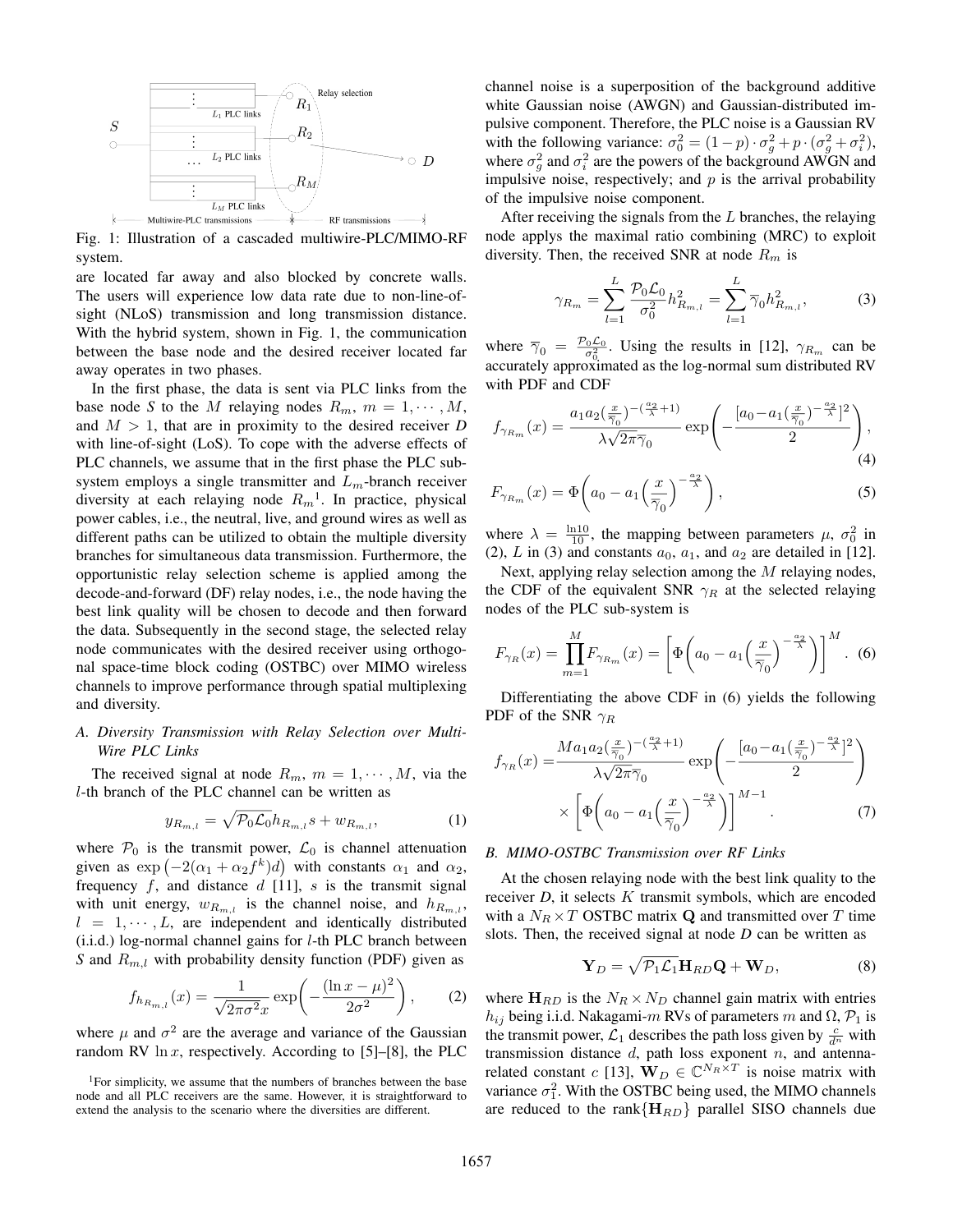to the orthogonalization property of OSTBC. Then, the  $k$ -th combined symbol can be written as

$$
y_{D,k} = \|\mathbf{H}_{RD}\|_F^2 \sqrt{\mathcal{P}_1 \mathcal{L}_1} \cdot s_k + w_k, \tag{9}
$$

where  $w_k$  is the AWGN with variance  $\sigma_1^2 \|\mathbf{H}_{RD}\|_F^2$ . Then, the instantaneous SNR at receiver *D* using MIMO-OSTBC with rate  $R_c$  is

$$
\gamma_D = \frac{\mathcal{P}_1 \mathcal{L}_1 \|\mathbf{H}_{RD}\|_F^2}{R_c N_R \sigma_1^2} = \sum_{i=1}^{N_D} \sum_{j=1}^{N_R} \frac{\mathcal{P}_1 \mathcal{L}_1 |h_{ij}|^2}{R_c N_R \sigma_1^2}.
$$
 (10)

Therefore, it immediately follows that the SNR  $\gamma_D$  is a Gamma RV with the following PDF and CDF:

$$
f_{\gamma_D}(x) = \frac{\alpha^{mN_R N_D} x^{mN_R N_D - 1}}{\Gamma(mN_R N_D)\rho^{mN_R N_D}} \exp\left(-\frac{\alpha x}{\rho}\right),\tag{11}
$$

$$
F_{\gamma_D}(x) = 1 - \frac{\Gamma(mN_R N_D, \frac{\alpha x}{\rho})}{\Gamma(mN_R N_D)},
$$
\n(12)

where  $\alpha = \frac{m}{\Omega}$  and  $\rho = \frac{p_1 \mathcal{L}_1}{R_c N_R \sigma_{\lambda}^2}$ . For the simplicity of following notations, let  $A = mN_RN_D$ .

### III. SYSTEM PERFORMANCE ANALYSIS

In this section, we first derive the novel analytical expressions for statistics of equivalent end-to-end SNR, and then we present novel analytical expressions for the considered metrics.

### *A. Equivalent End-to-end SNR and Outage Performance*

With the nodes employing DF relaying, the CDF of the equivalent end-to-end SNR  $\gamma_{eq}$  is given by

$$
F_{\gamma_{eq}}(x) = \Pr(\min(\gamma_R, \gamma_D) < x) \\
= F_{\gamma_R}(x) + F_{\gamma_D}(x)[1 - F_{\gamma_R}(x)].\n\tag{13}
$$

The PDF of the equivalent SNR  $\gamma_{eq}$  follows immediately by differentiating (13) as

$$
f_{\gamma_{eq}}(x) = f_{\gamma_R}(x)\bar{F}_{\gamma_D}(x) + f_{\gamma_D}(x)\bar{F}_{\gamma_R}(x),\qquad(14)
$$

where  $\bar{F}_{\gamma_D}(\cdot)$  and  $\bar{F}_{\gamma_R}(\cdot)$  are the complementary CDF of  $\gamma_D$ and  $\gamma_R$ , respectively.

The connection outage occurs when the instantaneous equivalent SNR plunges below some threshold  $\gamma_{th}$ . Then, the connection outage probability (COP) can be computed by

$$
P_{out} = \Pr(x < \gamma_{th}) = F_{\gamma_{eq}}(\gamma_{th})
$$
\n
$$
= 1 + \left( \left[ \Phi\left(a_0 - a_1 \left(\frac{\gamma_{th}}{\overline{\gamma}_0}\right)^{-\frac{a_2}{\lambda}} \right) \right]^M - 1 \right) \frac{\Gamma(\mathcal{A}, \frac{\alpha \gamma_{th}}{\rho})}{\Gamma(\mathcal{A})}.
$$
\n
$$
(15)
$$

### *B. Average Bit Error Rate (BER)*

Using the following unified expression [14], the average BER for a range of binary modulation schemes can be derived

$$
P_e = \frac{q^p}{2\Gamma(p)} \int_0^\infty \frac{\exp(-qx)}{x^{1-p}} F_{\gamma_{eq}}(x) \, dx = \frac{P_{e1} - P_{e2} + P_{e3}}{2q^{-p}\Gamma(p)},\tag{16}
$$

where  $p$  and  $q$  are determined by the specific modulation scheme (e.g.,  $p = q = 0.5$  for binary frequency shift keying (BFSK),  $p = 0.5$ ,  $q = 1$  for binary phase shift keying (BPSK),  $p = q = 1$  for differential phase shift keying (DPSK), and  $p = 1, q = 0.5$  for binary noncoherent frequency-shift keying (NCFSK)). In (16),  $P_{e_1} = \int_0^\infty x^{p-1} \exp(-qx) dx$ ,  $P_{e2} = \int_0^\infty x^{p-1} \exp(-qx) \frac{\Gamma(A, \frac{\alpha x}{\rho})}{\Gamma(A)} dx$ , and  $P_{e3} =$  $\int_0^\infty x^{p-1} \exp(-qx) \frac{\Gamma(\mathcal{A}, \frac{\alpha x}{\rho})}{\Gamma(\mathcal{A})}$  $\frac{(\mathcal{A},\frac{\alpha x}{\rho})}{\Gamma(\mathcal{A})}\left[\Phi(a_0-a_1(\frac{x}{\overline{\gamma}_0})^{-\frac{a_2}{\lambda}})\right]^M dx.$ 

Theorem 1. *The BER performance of our considered system setup is therefore given in (17), shown at the top of next page, where*  $w_{\iota}$  and  $y_{\iota}$ ,  $(\iota = 1, \ldots, L)$ , are the weights and zeros of *the* L*-order Hermite-Gauss polynomial [15].*

*Proof.* See Appendix A.

## *C. Channel Capacity*

For investigated setup, the normalized achievable capacity  $\overline{C}$  (nats/s/Hz) in Shannon sense can be expressed as [11]

$$
\overline{C} = \int_0^\infty \ln(1+x)[f_{\gamma_D}(x)\overline{F}_{\gamma_R}(x) + f_{\gamma_R}(x)\overline{F}_{\gamma_D}(x)]dx \n= \overline{C}_1 + \overline{C}_2 - \overline{C}_3,
$$
\n(18)

where  $\overline{C}_1$  =  $\int_0^\infty \ln(1 + x) f_{\gamma}(\overline{x}) dx$ ,  $\overline{C}_2$  =  $\int_0^\infty \ln(1+x) f_{\gamma_R}(x) F_{\gamma_D}(x) dx$ , and  $\overline{C}_3 = \int_0^\infty \ln(1+x) f_{\gamma_R}(x) dx$  $x)F_{\gamma_R}(x)f_{\gamma_D}(x) dx.$ 

Theorem 2. *The average channel capacity of our considered system setup is given in (19), shown at the top of next page,* where  $\tau$ ,  $\varpi_i$ , and  $z_i$  are respectively the order of the Hermite *polynomial, weight and* i*-th zero of the polynomial.*

*Proof.* See Appendix B.

### IV. NUMERICAL RESULTS AND DISCUSSIONS

The numerical results of investigated performance metrics are presented in this section. Unless stated otherwise, the following parameter values are used:  $\sigma = 12$  dB,  $\mu = 0$  dB,  $p = 0.05$  for the PLC part and  $R_c = 0.85$ ,  $N_r = 3$ ,  $N_d = 2$ ,  $m = 3$ ,  $\Omega = 1$ ,  $\rho = 20$  dB,  $c = 1$  for the RF part.

In Fig. 2, the outage probability of the proposed system compared with wireless-only system when the Tx and Rx have line-of-sight (LoS) and NLoS conditions is plotted. We consider an indoor scenario where the path loss exponents are 2.8 and 3.2 for LoS and NLoS scenarios, respectively [13]; and the attenuation parameters for PLC channel are  $\alpha_1 = 0.00933$ ,  $\alpha_2 = 0.0051$ ,  $k = 0.7$  [11]. For simplicity, we assume that for the cascaded setup, the distance of wireless transmission is fixed at 2 meters with varying PLC transmission distance. It is assumed that the PLC operates at 20 MHz [11]. Also, the powers are equally allocated to PLC and wireless parts of the cascaded system with transmit SNR being 25 dB for both links.

Apparently, one can observe that our analytical results are validated by the Monte-Carlo simulation results, and also from Fig. 2 that the cascaded system outperforms the wireless-only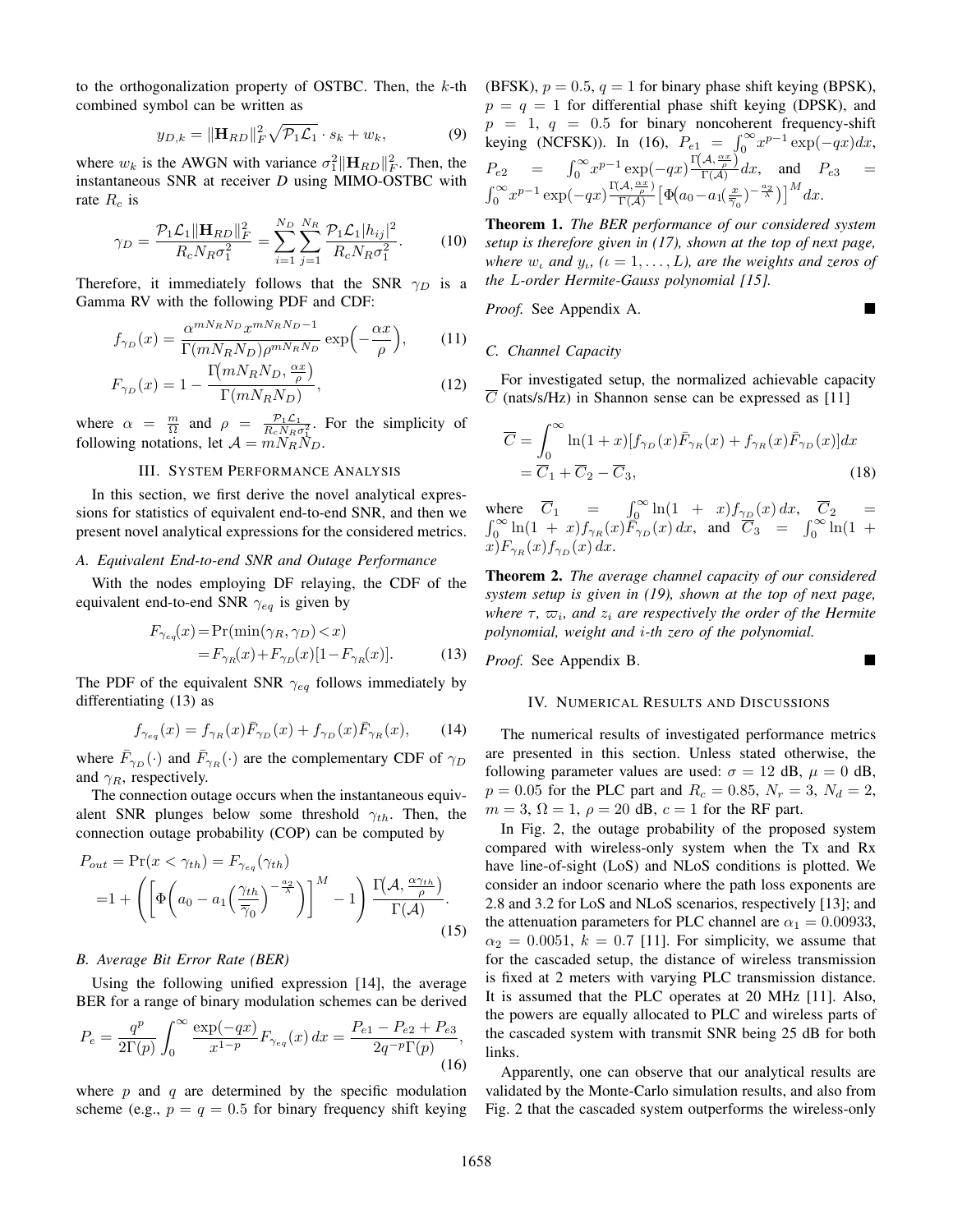$$
P_e = \frac{1}{2} - \frac{1}{2\Gamma(p)\Gamma(\mathcal{A})} G_{2,2}^{2,1} \left(\frac{\alpha}{q\rho}\Big|_{0,\mathcal{A}}^{1-p,1}\right) + \sum_{\iota=1}^L \frac{w_{\iota} y_{\iota}^{2p-1}}{\Gamma(p)\Gamma(\mathcal{A})} \Gamma\left(\mathcal{A}, \frac{\alpha y_{\iota}^2}{q\rho}\right) \left[\Phi\left(a_0 - a_1\left(\frac{y_{\iota}^2}{q\overline{\gamma}_0}\right)^{-\frac{a_2}{\lambda}}\right)\right]^M.
$$
(17)  

$$
\overline{C} = \frac{\alpha^{\mathcal{A}}}{\Gamma(\mathcal{A})\rho^{\mathcal{A}}} G_{2,3}^{3,1} \left(\frac{\alpha}{\rho}\Big|_{0,-\mathcal{A},1-\mathcal{A}}^{0,-\mathcal{A}}\right) + \sum_{i=1}^{\tau} \varpi_i \frac{M[\Phi(\sqrt{2}z_i)]^{M-1}}{\sqrt{\pi}\Gamma(\mathcal{A})} \ln\left[1 + \bar{\gamma}_0\left(\frac{a_0 - \sqrt{2}z_i}{a_1}\right)^{-\frac{\lambda}{a_2}}\right] \Gamma\left(\mathcal{A}, \bar{\gamma}_0\left(\frac{a_0 - \sqrt{2}z_i}{a_1}\right)^{-\frac{\lambda}{a_2}}\right)
$$

$$
- \frac{2\alpha^{\mathcal{A}-1}}{\Gamma(\mathcal{A})\rho^{\mathcal{A}-1}} \sum_{\iota=1}^L w_{\iota} y_{\iota} \left(\frac{\rho y_{\iota}^2}{\alpha}\right)^{\mathcal{A}-1} \ln\left(1 + \frac{\rho y_{\iota}^2}{\alpha}\right) \left[\Phi\left(a_0 - a_1\left(\frac{\rho y_{\iota}^2}{\alpha\bar{\gamma}_0}\right)^{-\frac{a_2}{\lambda}}\right)\right]^M.
$$
(19)

system in terms of coverage at the same rate (or in terms of rate at the same coverage), especially in NLoS conditions<sup>2</sup>.



Fig. 2:  $P_{out}$  versus different propagation distance.



Fig. 3: Average BER versus  $\bar{\gamma}_0$ .

Fig. 3 shows the BER performance of BPSK against  $\bar{\gamma}_0$ for varying configurations of the investigated setup. It follows from the results that the BER performance improves significantly even as a small number of more subchannels and/or relaying nodes are installed. This performance enhancement of the proposed setup is also reaffirmed in terms of system capacity as illustrated in Fig. 4.

Similar with Figs. 2 and 3, the channel capacity of our proposed system setup is presented in Fig. 4 with consideration of the impacts of the number of relays M and the number of branches L at the receiver. Obviously, the analytical and simulation results are also found to be consistent in the previous



Fig. 4: Channel capacity versus  $\bar{\gamma}_0$ .

two figures. In addition, the performance gain obtained from the increase of  $L$  is fairly larger than simply increasing  $M$ , which is due to the larger  $L$  means better quality of received SNR at relaying nodes.

# V. CONCLUSION

In this paper, we investigated a multi-wire/MIMO-RF cascaded system under the opportunist DF relaying scheme. Important performance metrics such as outage probability, BER, and capacity were analytically derived in their closed forms, which were also verified using Monte-Carlo simulation results. One can obtain that our proposed system setup is advantageous when enhancing the coverage extension and date rate, especially when Tx and Rx have a NLoS connection.

### ACKNOWLEDGMENT

This work has been supported by the Luxembourg National Research Fund (FNR) projects, titled Exploiting Interference for Physical Layer Security in 5G Networks (CIPHY), and Reconfigurable Intelligent Surfaces for Smart Cities (RISOTTI).

# APPENDIX A PROOF FOR  $(17)$

Utilizing [10, Eq. (3.381.3)] for  $P_{e1}$  leads to  $P_{e1} = \frac{\Gamma(p)}{qP}$  $\frac{(p)}{q^p}.$ To obtain the solution of  $P_{e2}$ , we first represent the exponential and Gamma functions terms through their Meijer G-functions and then utilize the relation [16, Eq. (23)]

$$
P_{e2} = \int_0^\infty \frac{x^{p-1}}{\Gamma(\mathcal{A})} G_{0,1}^{1,0} (qx | \frac{\tau}{0}) G_{1,2}^{2,0} \left( \frac{\alpha x}{\rho} \middle|_{0,\mathcal{A}} \right) dx
$$

$$
= \frac{1}{q^p \Gamma(\mathcal{A})} G_{2,2}^{2,1} \left( \frac{\alpha}{q \rho} \middle|_{0,\mathcal{A}} 1_{-p,1} \right).
$$
(20)

 $2$ It is worth mentioning that at the time of writing this manuscript, one of the largest telecom equipment vendors in the world launched their latest WiFi solution Q2 that was advertised as the "World's 1st Hybrid Home PLC/WiFi System". The cascaded combination of PLC and WiFi to provide fast connection in large areas (up to  $360 \text{ m}^2$ ) is one of Q2's selling points.